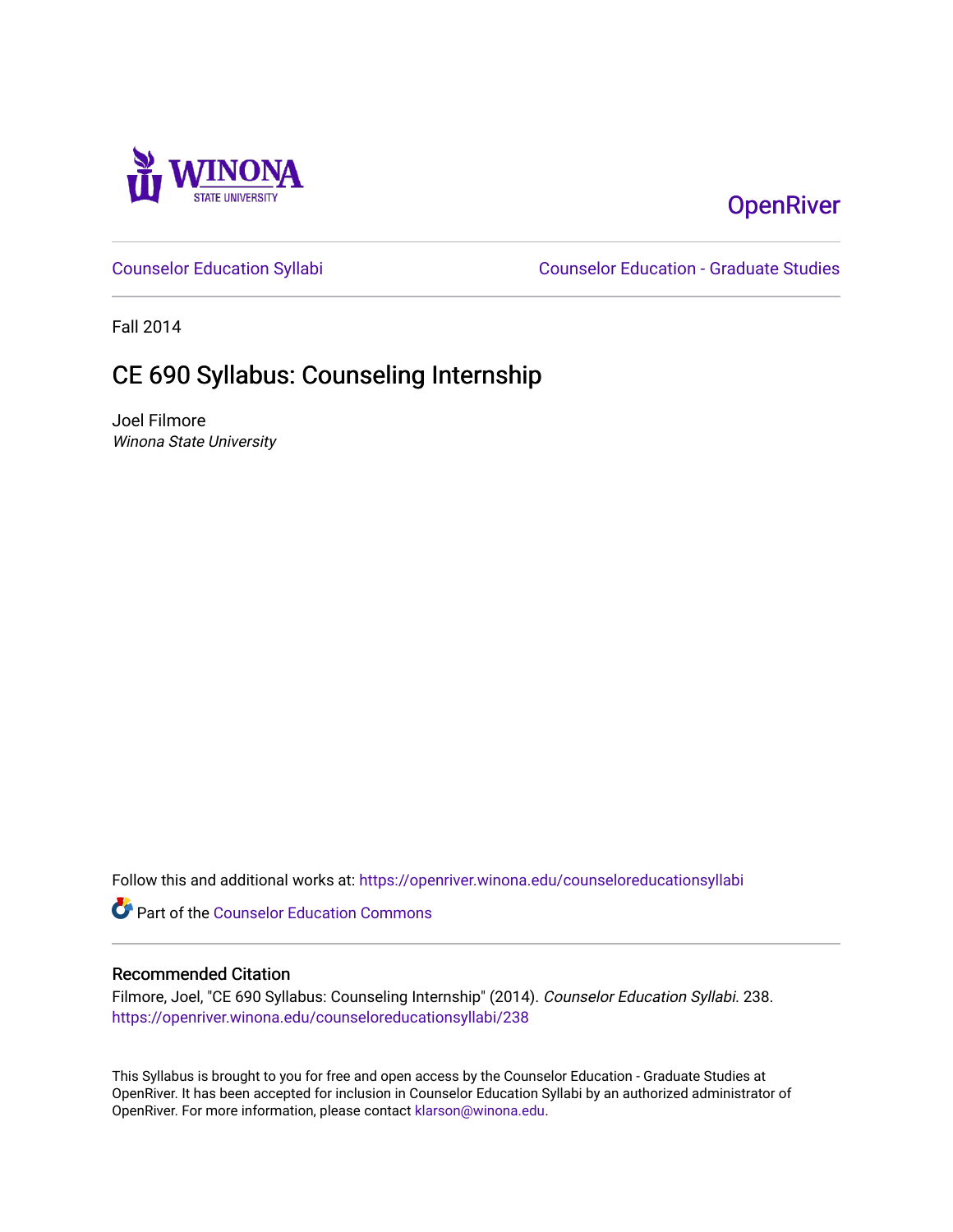

#### **WINONA STATE UNIVERSITY Counselor Education Department**

#### **CE 690: Counseling Internship Fall 2014**

**Instructor:** Joel Filmore, EdD., LCPC (IL), NCC **Class Day:** Monday **Office:** Gildemeister Hall 116A **Class Hours:** 5pm-8pm **Phone:** (507) 457-2466 **Class Room:** Minne 242 **Office Hours:** M-T: 12pm-5pm & by appointment **Email:** jfilmore@winona.edu

**Prerequisites:** Admission to Dept.

#### **Required texts:**

Russell-Chapin, L. A. & Ivey, A. E., (2004). *Your Supervised Practicum and Internship: Field Resources for Turning Theory into Action.* Belmont, CA: Brooks/Cole.

### **Course Description**

This course provides a practical, field-based experience (minimum of 600 hours, at least 240 of which are direct service) in a school or community setting. This experience may be arranged with supervision coordinated through the CE Internship Coordinator and an on-site supervisor. A total of six (6) credits of internship work must be completed. Prerequisite: CE 680 – Counseling Practicum, with a letter grade of B or better. Grade only.

### **Rationale**

The faculty of the Counselor Education Department regards the internship as an integral component of its community and school counseling programs. Academic and applied counseling skills are synthesized and used by approved interns on a daily basis in a community or school setting. Regular and ongoing supervision is provided by the university supervisor in cooperation with an approved site supervisor. Only those students who successfully complete CE 690- - Internship (earning a final grade of B or better) will be recommended for endorsement by the Counselor Education Department.

The principal objective of the internship is to provide an opportunity for integration of knowledge and skills in a relevant setting. Applying theory and counseling skills under competent supervision enables students to make the necessary transition from graduate school to the actual world of work. When the transition is made with adequate supervision, students gain competence and confidence in the delivery of counseling services. The reality of the internship setting provides the necessary bridge between training and professional competence.

In addition to preparing students for transition into the world of work, the internship program is beneficial to the involved agency or educational setting. Students bring to the staff an enthusiasm and willingness to learn as well as integrated counseling knowledge and skills. It is expected that Master's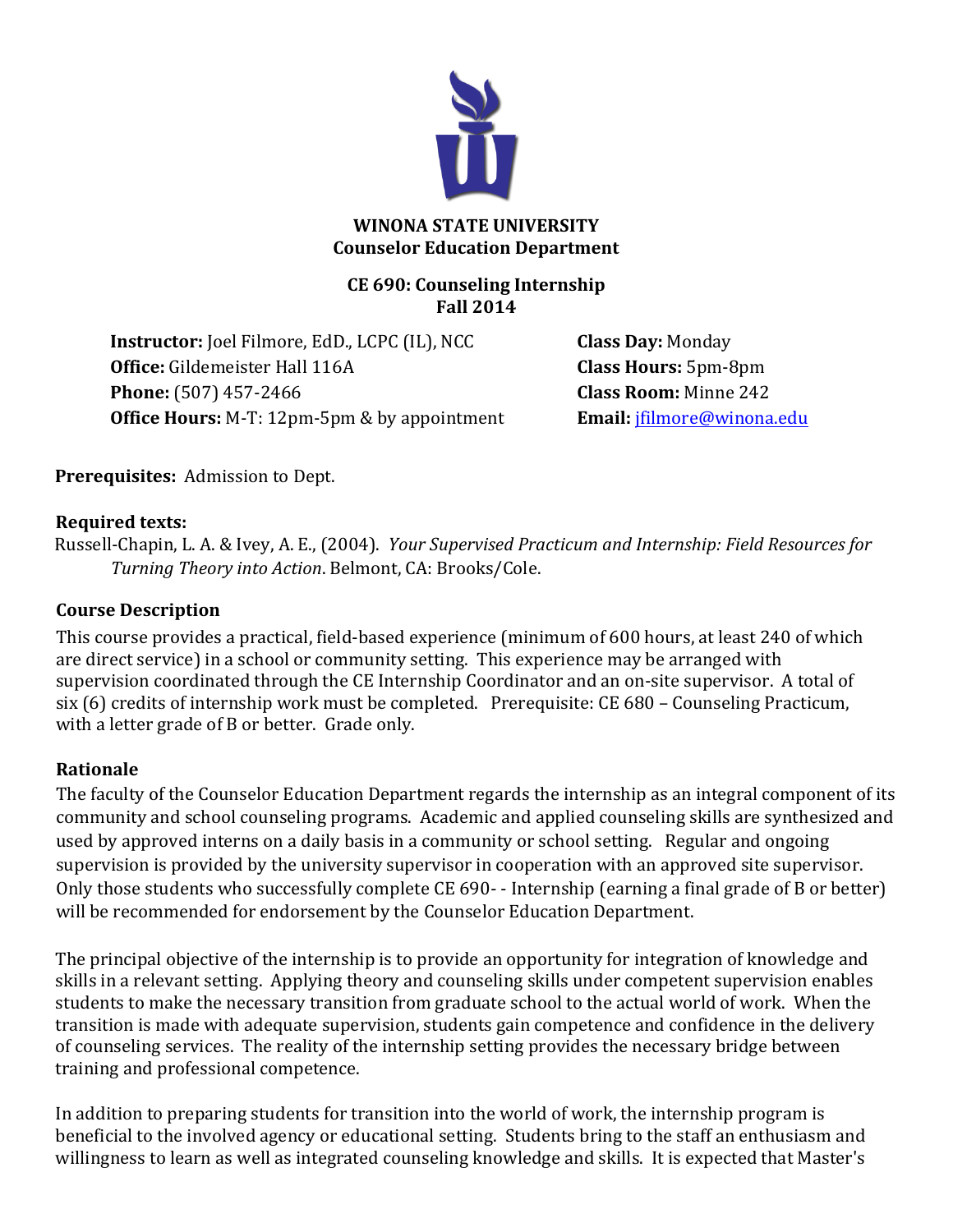students in counseling will have supervised responsibilities similar to regular staff members, thereby contributing substantially to the functioning of the particular counseling setting.

The basic assumption underlying all internship arrangements is that the primary focus of each setting is the welfare of its clients. The Winona State University Counselor Education Department requires that all intern activities are conducted within the context of responsibility for client welfare and the ACA Ethical guidelines for professional counseling practice.

Counselor Education Department faculty cooperates in the internship with agencies and educational institutions in the community. The faculty is committed to an ongoing evaluation for improving the internship experience for counselor trainees and the participating internship sites.

#### **Course Objectives**

This course provides practical experience in school and community counseling for graduate students. Personal development and growth, consultation, ethical practice, and assessment are also important components. Upon completion of this internship, the student will:

- Be able to critique his/her own skills and development
- Be able to give and receive feedback in a professional manner
- Apply counseling skills and interventions from a variety of counseling perspectives
- Apply intervention skills with different populations, such as special needs and culturally diverse populations • Practice sound professional ethics
- Demonstrate a knowledge of professional ethical codes and their application in a variety of cases
- Apply consultation models and serve as a consultant in various situations, making appropriate referrals
- Interpret assessments in the counseling process as needed
- Be able to maintain case notes and summaries of the counseling process and client(s) change (as applicable)
- Develop an effective personal counseling style

### **Outcome Goals for Internship Supervision**

A goal of supervision is to help counselors learn to think about clients and their work with them, not to provide specific directives about particular client or events in therapy.

- To teach counselors to *develop and test hypotheses* in session with client and that all interventions are based on hypotheses about the client and the therapeutic interaction
- To assist counselors in *shifting* from a performance laden stance ("Did I do this right?") to that of curiosity (What did I learn? Was my hypothesis confirmed or not? Do I have new information that allows me to make a new hypothesis?)
- To prepare counselors in *managing* the frustration and tension associated with the ambiguity of the counseling process
- To facilitate the counselors *self-awareness* and understanding with regard to their influence (directly or indirectly) on the counseling process and to develop skills in objective selfreflection
- To identify and *develop their skills* not only as a counselor, but also as an advocate, educator, systems consultant, and collaborative group facilitator
- To display a willingness to both struggle and grow. Successful internship students will actively engage the provision of services and the supervision process, both of which can be difficult. The supervisor/supervisee relationship involves an environment of critique. Students must be open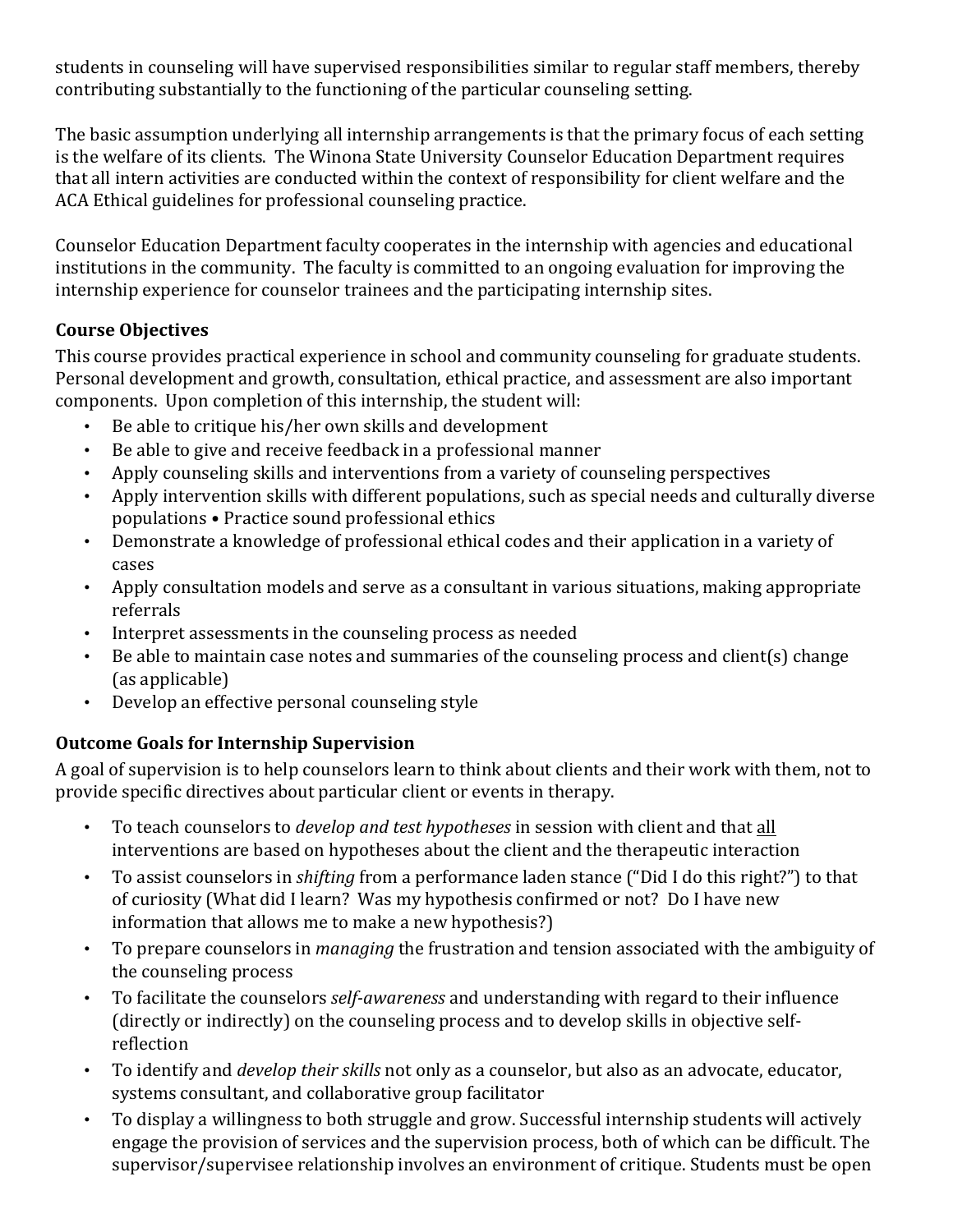to constructive critique of their counseling skills. Students must be open to observing and conceptualizing their work in new ways, evaluating and reevaluating their attitudes, beliefs, and behaviors and be committed to working through difficulties with the assistance of the supervisor and peers.

#### **Anticipated Performance Goals**

- To demonstrate *knowledge of developmental stage* level of clients.
- To demonstrate *treatment planning* that matches the needs of the client.
- To provide honest *feedback* to themselves and their peers for increased professional awareness and development.
- To demonstrate *professional risk taking* in their reflection, understanding, and application of counseling skills.
- To demonstrate *counseling techniques* that is congruent with the working theory, quality/stage of the counseling relationship, and the needs of clients/families.
- To demonstrate *ethical and professional standards* consistent with the ACA ethical guidelines and the profession of counseling in the community and school settings.
- To fulfill the requirements of the course at a level of *quality* consistent with advanced graduate training and the counseling profession

#### **Expectations of Students**

The Counselor Education Department requires that each student document at least 600 clock hours of internship related experience with at least 240 hours of direct client contact. The number of internship hours each semester is agreed upon by student, course instructor, and the site supervisor. Hours are based on student needs and competencies and upon the needs and desires of the setting involved. The total 600 hour internship is normally completed over a one to two semester sequence and may involve more than one internship site.

Interns are responsible for following guidelines that are similar to those followed by school or community agency staff. While expectations of staff and interns vary from setting to setting, students and supervisors should be aware of some general guidelines that can promote the most beneficial experience for all involved.

Prior to beginning the internship, students will have completed a basic core of counseling courses, laboratory experiences, and a counseling practicum. After consultation with the internship course instructor or a faculty advisor, students select an internship site appropriate to their skills, knowledge, and specific area of interest. The CE internship course instructor will assist students in establishing a contract with the site of choice. Upon mutual agreement by the student, agency or school, and the internship course instructor, interns then follow the procedures listed below:

#### **Expectations of Site Supervisors**

On-site supervisor must hold a graduate degree in counseling or closely related discipline and on-site supervisors in school settings should hold a current school counselor license, while supervisors in community settings should hold a professional license or certification in counseling or closely related discipline. The on-site supervisor assists the intern in establishing goals, assessing and evaluating professional development, and in helping counseling interns to become an integral part of the staff and internship setting. General goals to assist on-site supervision include:

- 1) Orient interns to the procedures, guidelines, and purpose of the internship setting
- 2) Guide interns toward the acquisition of specific skills and knowledge related to direct delivery of service to a specific client/student population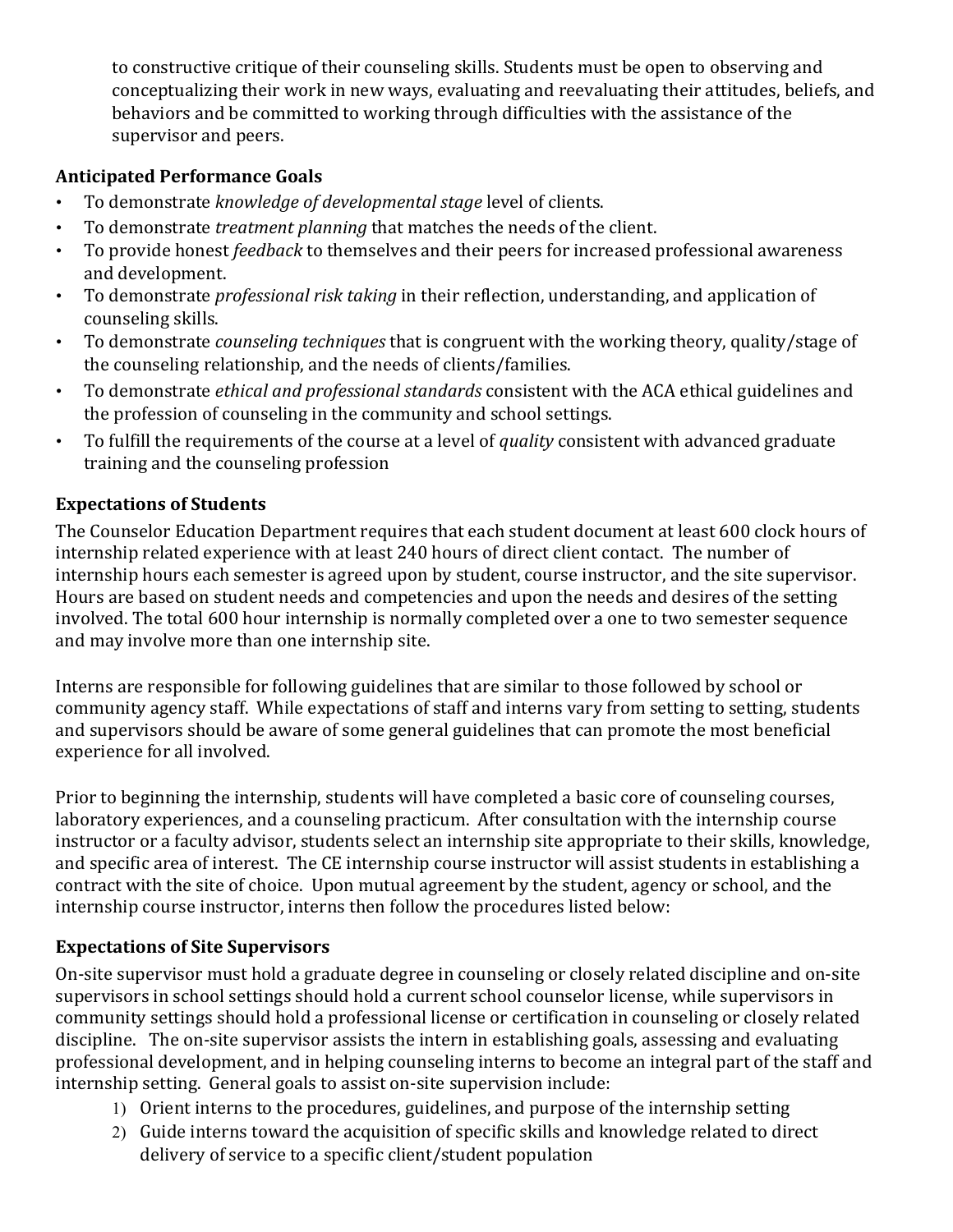- 3) Provide interns with counseling situations in which they can gain experience in practical application of methods and techniques
- 4) Assist interns in planning for efficient use of time and resources
- 5) Assist interns in assessing client potential and prognosis
- 6) Help interns develop positive working relationships with supervisors, peers, and related mental health professionals.

To assist in the evaluation of the progress of the interns' progress and development, on-site supervisors are asked to provide the following tasks in liaison with the training institution (Winona) State University). These may be modified to meet the needs of students and the setting.

- 1) Assist interns in developing a list of objectives, responsibilities, and tasks specific to the school, agency, or institution involved to be submitted to the Counselor Education Department internship coordinator
- 2) Provide a minimum of one hour a week of individual supervision
- 3) Provide periodic formal evaluations of the intern's strengths and areas of improvement
- 4) Communicate, as needed, with the internship course instructor regarding the progress of the intern.

## **CACREP STANDARDS:**

CED 690 – Internship satisfies all requirements for the supervised internship experience outlined in Section III - Clinical of the 2009 CACREP Standards.

### SECTION II-G

- 1. PROFESSIONAL ORIENTATION AND ETHICAL PRACTICE—studies that provide an understanding of all of the following aspects of professional functioning:
	- d. self-care strategies appropriate to the counselor role
	- j. ethical standards of professional organizations and credentialing bodies, and applications of ethical and legal considerations in professional counseling
- 2. SOCIAL AND CULTURAL DIVERSITY
	- f. Counselors' roles in eliminating biases, prejudices, and processes of intentional and unintentional oppression and discrimination
- 5. HELPING RELATIONSHIPS
	- c. Essential interviewing and counseling skills

## **SECTION III**

### COUNSELING, PREVENTION, AND INTERVENTION

D. Skills and Practices

- 1. Uses the principles and practices of diagnosis, treatment, referral and prevention of mental and emotional disorders to initiate, maintain, and terminate counseling
- 4. Applies effective strategies to promote client understanding of access to a variety of community resources
- 5. Demonstrates appropriate use of culturally responsive individual, couple, family, group and systems modalities for initiating, maintaining and termination of counseling
- 9. Demonstrates the ability to recognize his or her own limitations as a clinical mental health counselor and to seek supervision or refer clients when appropriate

## DIVERSITY AND ADVOCACY

F. Skills and Practices

3. Demonstrates the ability to modify counseling systems, theories, techniques, and interventions to make them culturally appropriate for diverse populations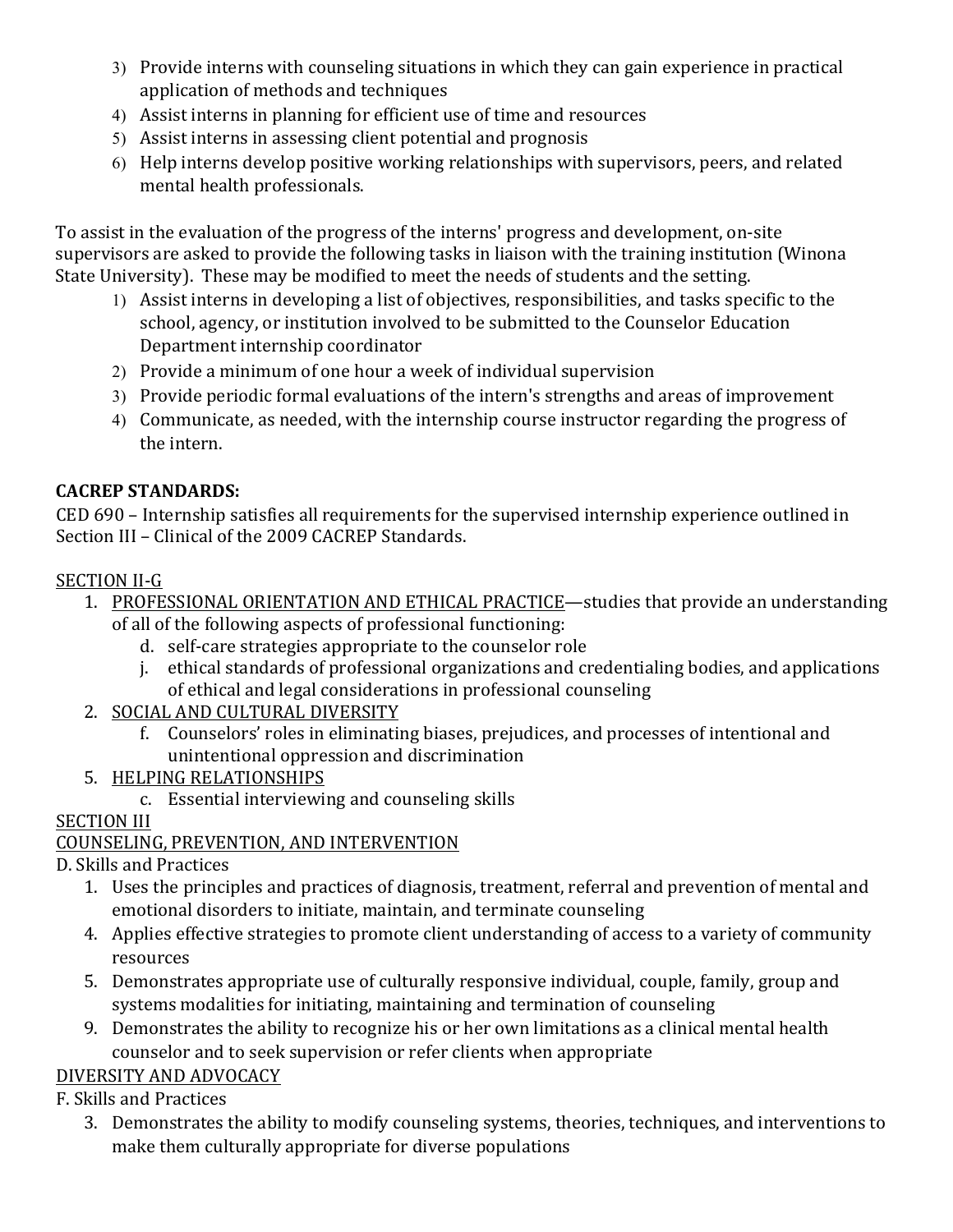#### DIAGNOSIS

L. Skills and Practices

2. Is able to conceptualize an accurate multi-axial diagnosis of disorders presented by a client and discuss the differential diagnosis with collaborating professionals

#### **Inclusive Excellence:**

WSU recognizes that our individual differences can deepen our understanding of one another and the world around us, rather than divide us. In this class, people of all ethnicities, genders and gender identities, religions, ages, sexual orientations, disabilities, socioeconomic backgrounds, regions, and nationalities are strongly encouraged to share their rich array of perspectives and experiences. If you feel your differences may in some way isolate you from WSU's community or if you have a need of any specific accommodations, please speak with the instructor early in the semester about your concerns and what we can do together to help you become an active and engaged member of our class and community. 

### **Diversity Statement**

This is meant to be a safe, welcoming, and inclusive classroom environment for students of all races, ethnicities, sexual orientations, gender identities/variances, ages, religions, economic classes, and ability statuses. As such, you will be encouraged and challenged to use language and basic counseling techniques that are respectful, inclusive, representative and culturally appropriate.

### **Students with Disabilities Notice:**

Students with documented disabilities who may need accommodations, who have any medical emergency information the instructor should know of, or who need special arrangements in the event of an evacuation, should make an appointment with the instructor as soon as possible, no later than the 1st week of the term.

### **Electronic Device Notice:**

As a matter of courtesy to your classmates and the instructor, please turn off your beepers, cell phones, and any other electronic devices that make any noise.

### Laptop/PDA Policy:

Excluding students with a documented disability, the use of laptops and PDAs in class is prohibited without prior permission of the instructor.

### **Academic Integrity:**

Students are expected to practice professionalism and academic integrity in all assignments and class discussions. This includes but is not limited to treating other students and the professor respectfully, engaging in meaningful class discussions, thinking and writing critically and thoughtfully, creating original works, and citing all resources using APA format. Plagiarism will result in loss of credit for this course, and further consequences may result from the university system.

#### **Class Visitor Policy:**

Due to the clinical nature of this course in this curriculum, visitors of any age are not allowed without prior permission of the instructor.

### **E-mail Policy:**

You are assigned a university e-mail account that will be used by professors. Students should make every effort to get to know their account and check it regularly.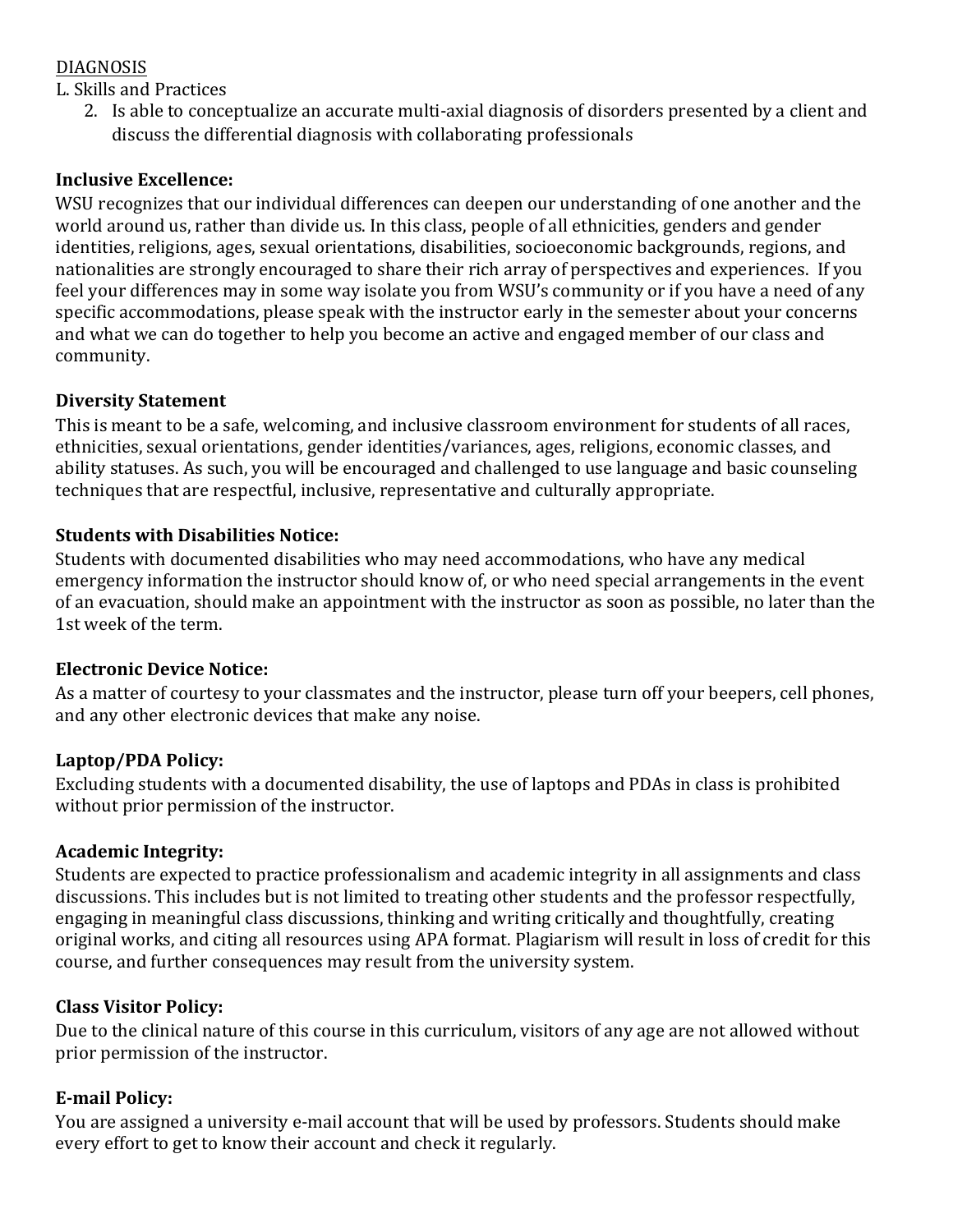#### **Winona Campus Resources**

- Student Support Services, Krueger Library 219, 457-5465 (www.winona.edu/studentsupportservices/)
- Inclusion and Diversity Office, Kryzsko Commons Room 236, 457-5595 (www.winona.edu/inclusion-diversity/)
- Access Services (formerly Disability Services), Maxwell 314, 457-5878 (www.winona.edu/disabilityservices/)
- Counseling and Wellness Services, Integrated Wellness Complex 222, 457-5330 (www.winona.edu/counselingcenter/)
- GLBTA Advocate, contact Counseling and Wellness Services for name and number of the current Advocate
- Tutoring Services, Krueger Library 220, 457-5680 (http://www.winona.edu/tutoring/)
- Writing Center, Minné Hall 348, 457-5505 (www.winona.edu/writingcenter/)
- Math Achievement Center, Tau 313, 457-5370 (http://www.winona.edu/mathematics/mac/)
- Advising Services Warrior Success Center, Maxwell 314, 457-5878 (www.winona.edu/advising/)

## **Details about Campus Resources**

- Two good places to help you find resources of all kinds on campus are *Student Support Services* and *the Inclusion and Diversity Office*. Both offices are dedicated to helping students of all races, ethnicities, economic backgrounds, nationalities, and sexual orientations. They can facilitate tutoring and point you to a wide range of resources.
- If you have a disability, the *Access Services* office can document it for your professors and facilitate accommodations. If you have a documented disability that requires accommodation, please let me know as soon as possible. If you suspect you may have a disability, please visit Access Services as soon as possible.
- College can be very stressful. The *Counseling and Wellness Services* office is here to help you with a wide range of difficulties, ranging from sexual assault, depression, and grief after the loss of a loved one to stress management, anxiety, general adjustment to college, and many others.
- For help with understanding the concepts of a particular class or understanding the requirements of an assignment, *Tutoring Services* offers three types of tutoring: drop-in appointments. 1-on-1 tutoring, and group sessions. You can visit them in the Library (220) or go on-line and use **TutorTrac** to schedule a session.
- For help specifically with writing and the development of papers, the English department has a *Writing Center* that is staffed by trained graduate students pursuing their Master's degree in English. The Writing Center is located in Minné Hall 348. You can make an appointment on the sign-up sheet on the door or call 457-5505.
- For help specifically with understanding math concepts and solving math problems, the *Math Achievement Center (MAC)* is staffed with friendly undergraduate tutors who will help you work through difficult material. The MAC is located in Tau 313 and provides free tutoring for all students in math, statistics, or math education courses. The center is open Mon-Fri, and Sunday evening.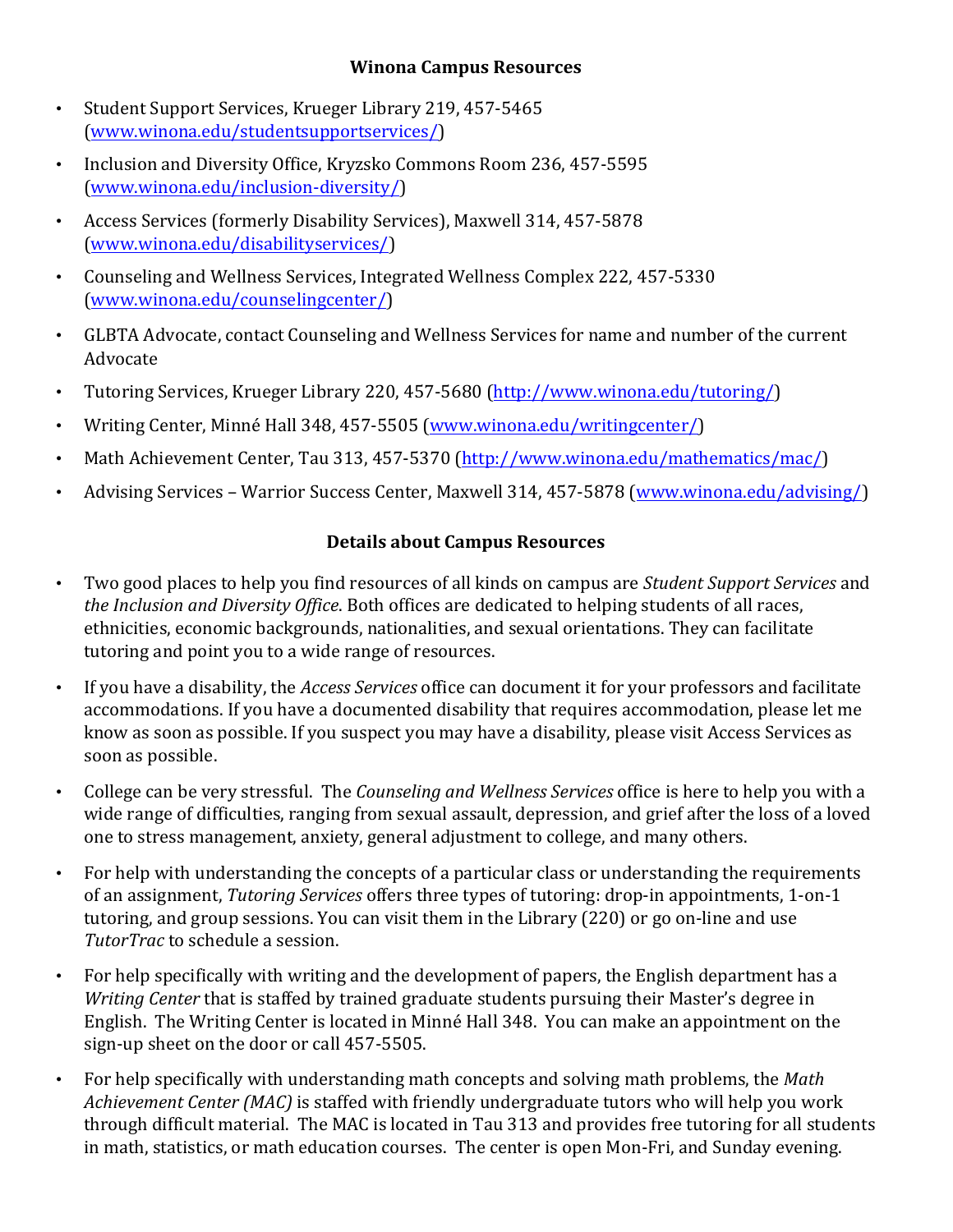• The GLBTA Advocate can direct people to GLBT resources on and off campus. In addition, the advocate is responsible for documenting homophobic and transphobic incidents on campus and working with the appropriate channels to get these incidents resolved.

### **Course Comments**

## A. Attendance and Participation (30 points)

Attendance and participation in classroom activities are essential in order for the student to gain full benefit from this course. Students are expected to attend and contribute to the class by presenting their ideas, reactions, questions and concerns in relation to class discussions. See rubric for grading requirements. The Final Exam MAY NOT be done late. All coursework **MUST** be completed in order to get a grade in this class (**you cannot opt out of doing assignments**).

**Note:** Weather will undoubtedly interfere with class at times. Make smart decisions about winter travel and consult the instructor before class time if possible regarding absences. In addition to the WSU homepage and local TV alerts, the professor will provide updates about cancellations via e-mail by 4 p.m. on the day of class. Absences due to extreme weather conditions will not result in points taken off final grade. You will be expected to make up the class by attending another internship or practicum class for supervision purposes.

## **B.** Show proof of professional liability insurance

### **C.** Identify an Internship Counseling Site and perform in a professional manner

The internship student is required to identify (in consultation with his/her advisor and university supervisor) an internship site for performing the counseling duties relevant to the setting (i.e. school, community). Prior to, or early in the semester, the student is required to arrange an initial phone meeting with him/herself, the on-site supervisor(s), and the university instructor. This is to be completed by September 26. The on-site supervisor needs to sign a Practicum/Internship **Agreement Form.** 

## **D.** Submit Professional Learning Goals (25 points)

The internship student will be required to identify and submit professional learning goals for the course. The student will do this in consultation with his/her on-site supervisor. See rubric for requirements. 

## **E.** Participate in and record a minimum of 600 hours of internship related activities

- \* 240 hours of Direct Contact (individual and/or group counseling)
- \* 360 hours of Indirect Contact (supervision, consultations, staffing, case note preparation, treatment planning, etc.).
- \* Participate in a minimum of **one hour per week of individual on-site supervision** and the equivalent of *one and a half hours a week of scheduled university group supervision.* 
	- o **Direct contact hours include** direct participation in client-related volunteer activities including site programs, client activities such as play therapy, arts/crafts, social opportunities for clients, intakes, interviews, (in person or via phone), individual or group counseling (shadowing does NOT count), and testing. Co-counseling is considered direct service.
	- o **Indirect contact hours include** case consultation with supervisors or peers, case notes, case management, paperwork, preparation for sessions, class attendance, supervision, research on topics related to counseling the population with whom interns work, outreach, presentation or attendance at workshops/conferences.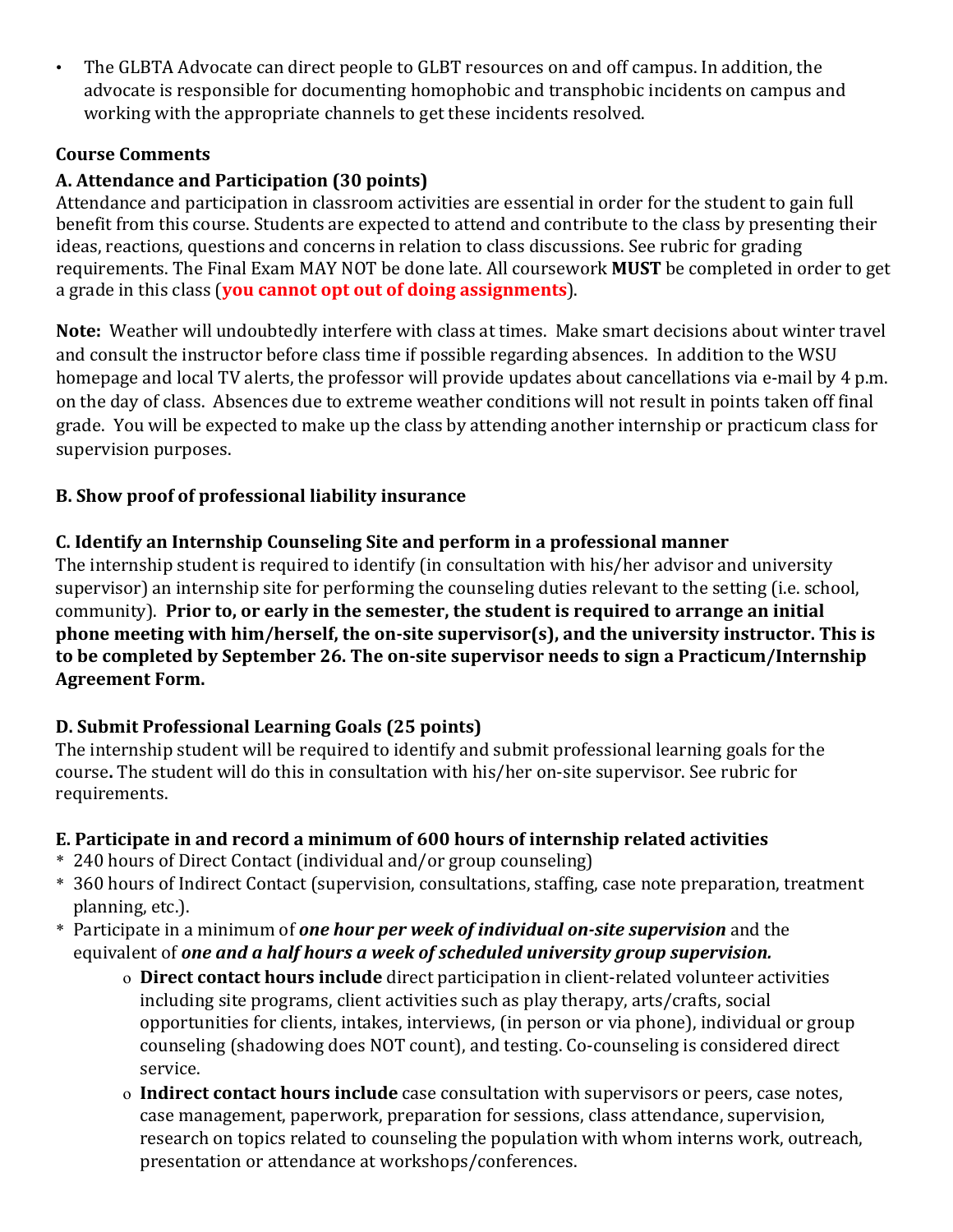### **F.** Audio/Video Case Presentations (2 presentations x 15 points = 30 points)

Students will be prepared to present a minimum of two organized and relevant audio/video cases to group supervision meetings during their internship experience.

- The audio/video tape must be at least 15 minutes in length, and the presentation will be similar to a clinic staffing where the group provides help and/or support to the learner presenting the case.
- Students must provide a brief overview of the client's background information with identified concerns and defined goals.
- Students are required to ask the group for strengths and insight into problem areas for the counselor. *Cases will consider relevant ethical issues and standards pertinent to case management*.

#### *G.* Evaluation of Clinical Skills/ Tapes 1 & 2 Reflection Papers (2 tapes x 60 points =  $\overline{a}$

*120 points)* Students will submit two tapes for evaluation (see rubric). Requirements include: 

- Evidence of theory
- Therapeutic Presence
- Structure of the Session

Students will be required to reflect upon their skills as evidenced on tape in a paper to be submitted to the instructor. The following information should be reflected upon:

- Identify use of theory (What specific theory did you use? What specific interventions did you utilize?)
- Identify and provide a summary of a list of skills utilized on the tape. Provide statements that you made on tape that serve as evidence of the skill.
- The student will select at least three interventions that they would like to change, write a new response, so that it would be more useful/appropriate/skilled.
- The student will note his or her own strengths and areas of improvement.

### **H.** Portfolio (60 points)

All internship students are required to complete and present a portfolio. The portfolio can be designed via Word Press, efolio, or another web-based resource of your choice. The portfolio must include documentation from your progress within the counselor education program and must follow the CACREP Eight Core Areas. The following must be included in your portfolio:

- Resume
- Theory of change/Theoretical Orientation
- **CACREP Eight Core Areas** 
	- o Professional Orientation & Ethical Practice
	- $\circ$  Social & Cultural Diversity
	- o Human Growth & Development
	- o Career Development
	- $\circ$  Helping Relationships
	- $\circ$  Group Work
	- o Assessment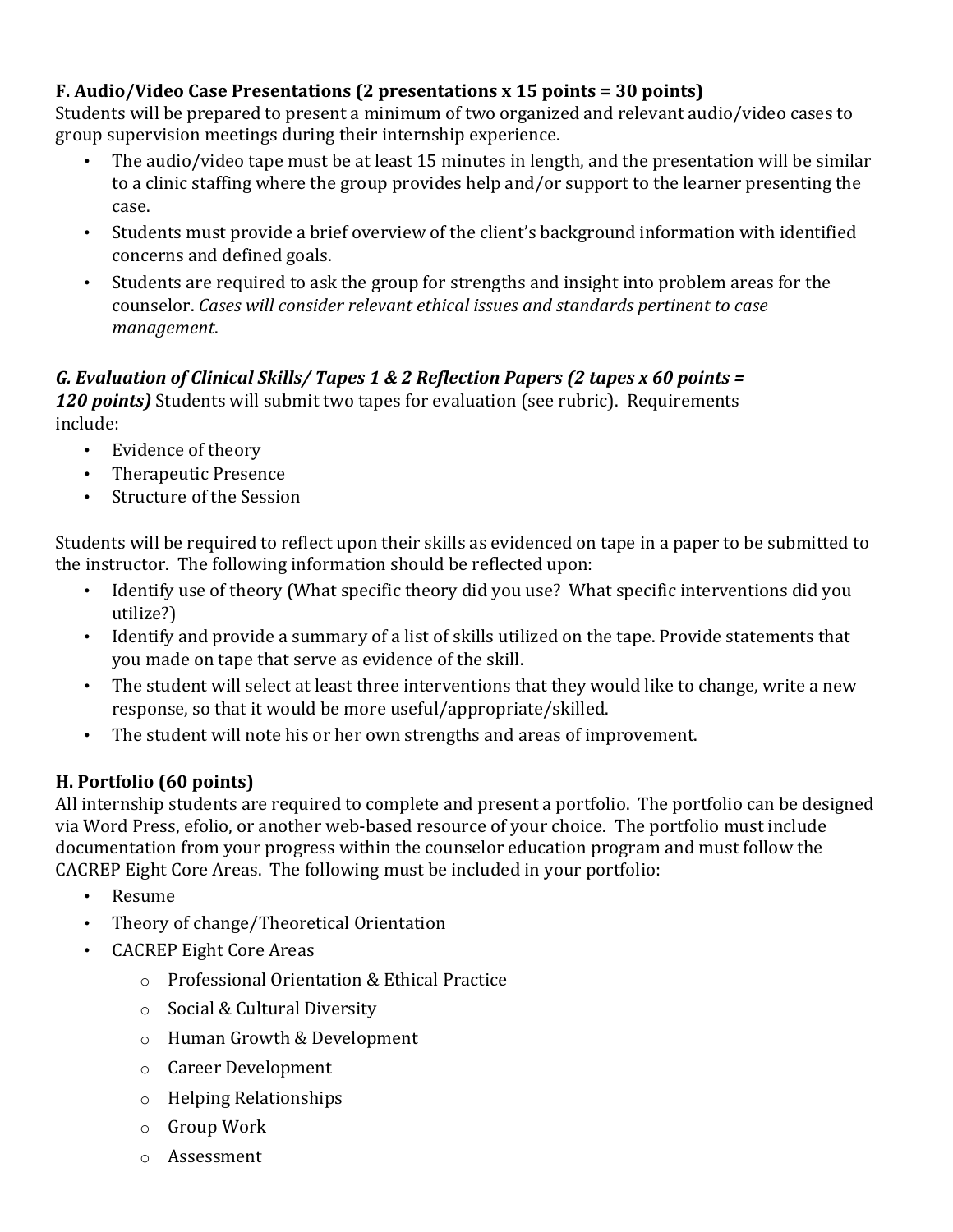$\circ$  Research & Program Evaluation (e.g. Capstone paper, research papers, etc.)

Examples of documentation include papers, advocacy projects, research, video clip of microskills, presentations, etc. All students will be required to present their portfolio to the internship class.

#### **I. Individual Clinical Supervision**

The student will gradually assume the duties consistent with expectations of his/her internship site as well as demonstrate the professionalism consistent with the profession and the ACA Code of Ethics. The student must participate in a minimum of **one hour per week of individual on-site supervision** and the equivalent of *one and a half hours a week of scheduled university group supervision.* 

A completed on-site supervisor evaluation form needs to be submitted to the instructor by the **end of the semester.** Grades will be determined by the total number of areas evaluated by the site supervisor. 

#### **Maintaining Internship File**

- \* A copy of the ACA Ethical Codes
- \* Professional Counseling Log of hours

#### **J. Final Reflection Paper (50 points)**

The internship student will submit a final summary paper (minimum of 5 pages) of his/her internship experience discussing goals met in internship, identifying the tasks completed at the internship site, supervision experiences, critical incidents, other final thoughts related to the internship experience, what the student learned about him/herself, and evaluation of self-care. See rubric for requirements. This is due on D2L by the end of the semester.

#### Grading:

Letter grade only. A final course grade will be determined by the student's overall performance throughout the internship experience.

If for any reason a student does not meet the criterion set forth in this syllabus/internship course, he/she may receive a "C" or not ready grade for graduation. In this case and depending on the recommendation of the course instructor, the student may need to extend his/her internship, drop to a professional development degree, or withdraw from the CE program. The current retention policy is outlined in the student handbook.

Students will be evaluated with regard to the quality and professionalism expected of counseling professionals. Prompt attendance, reflective preparation, peer collaboration, and synthetic thinking are aspects of professional leadership and expected of students throughout the course.

#### Grading:

| Attendance &                 | 30  |
|------------------------------|-----|
| Participation                |     |
| <b>Professional Learning</b> | 25  |
| Goals                        |     |
| <b>Case Presentations</b>    | 30  |
| Clinical                     | 120 |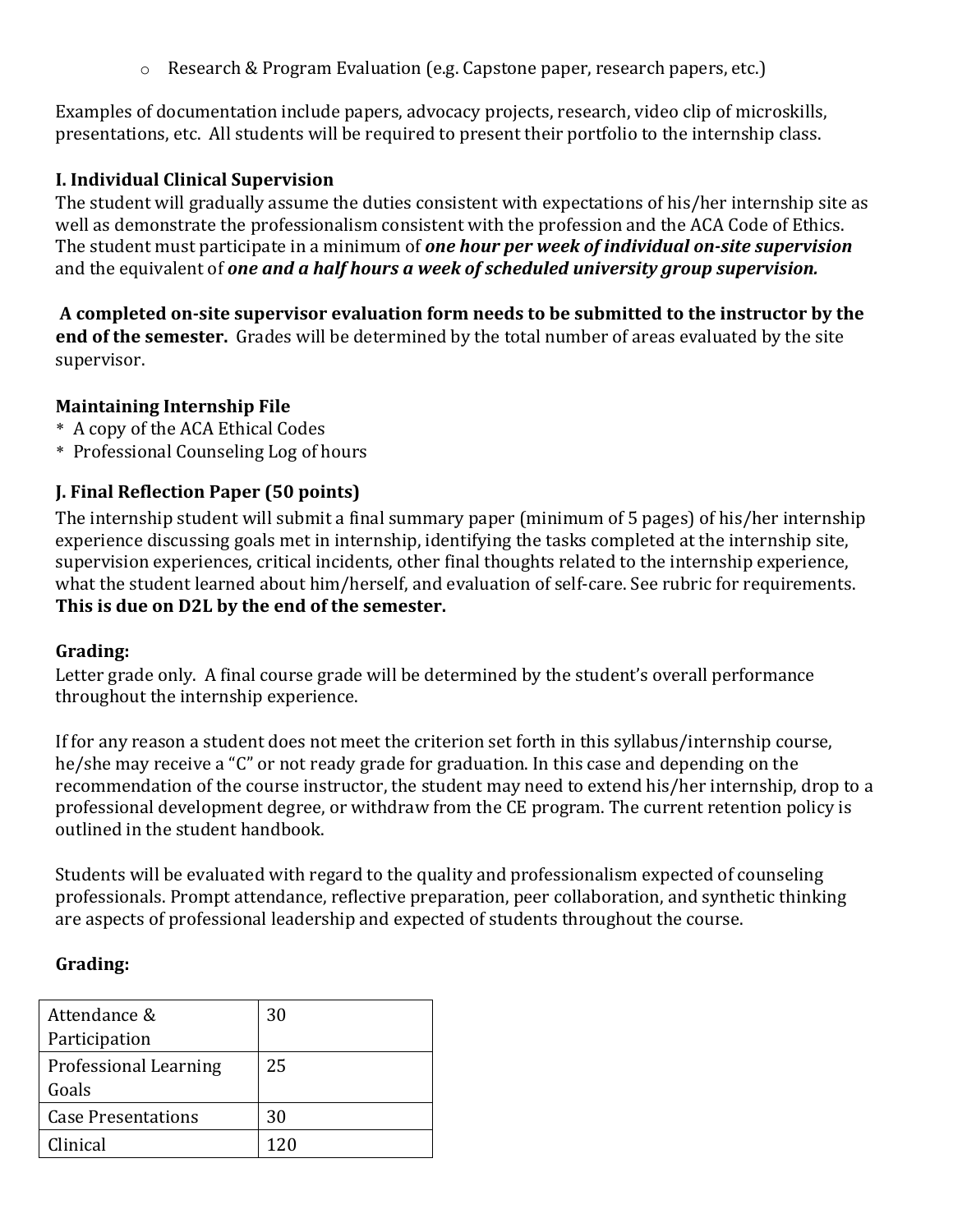| Skills/Reflections            |                |
|-------------------------------|----------------|
| On-Site Supervisor            | Based on areas |
| Evaluation                    | evaluated      |
| Portfolio                     | 60             |
| <b>Final Reflection Paper</b> | 50             |

#### **GRADING SCALE: =**

| 315-284: | A |
|----------|---|
| 283-252: | В |
| 251-220: | C |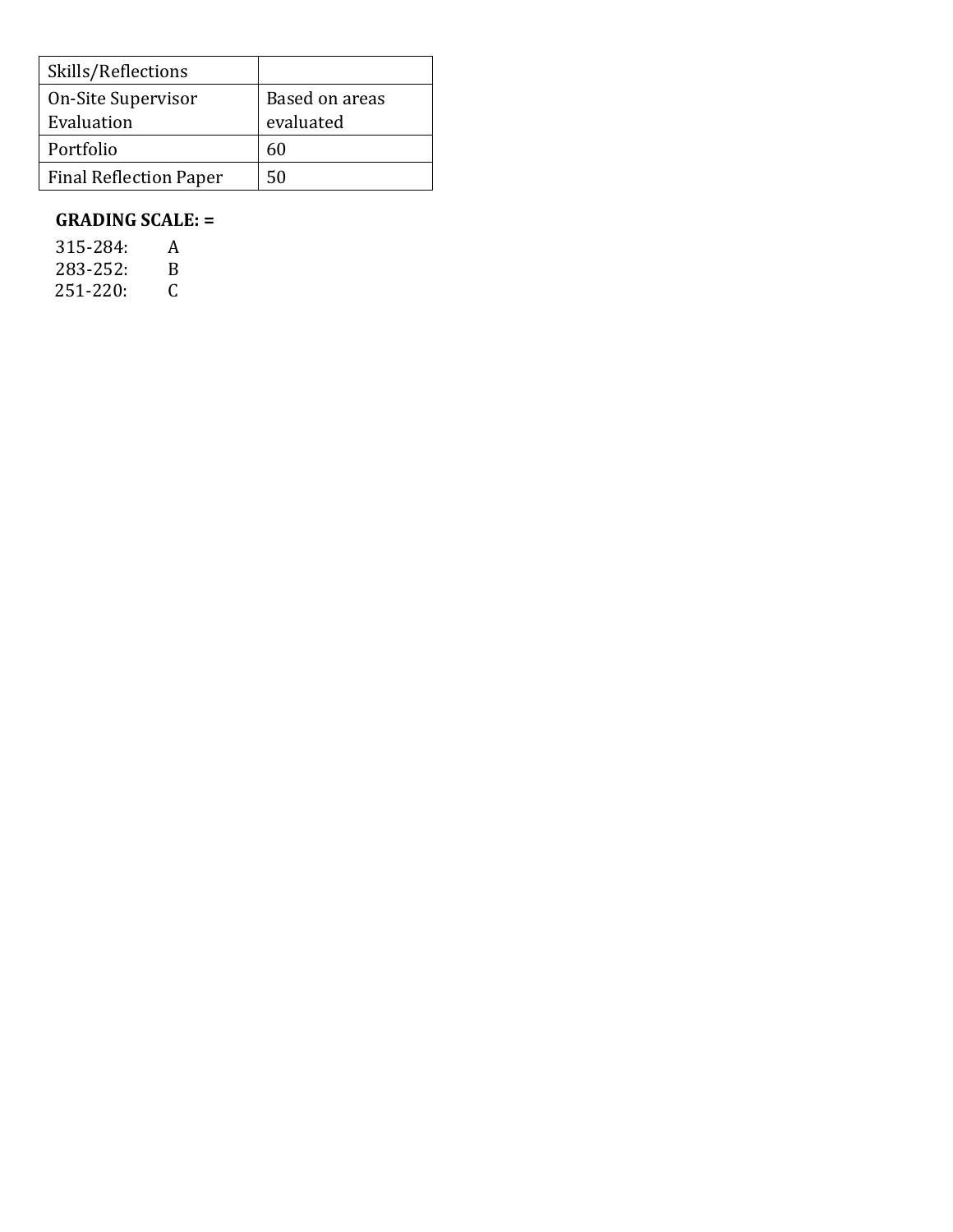# **Appendix A: Rubrics**

#### 1. Attendance and Participation (30 points)

|                                    | 1. Attendance and Participation (30 points)                                                                                                                                                               |
|------------------------------------|-----------------------------------------------------------------------------------------------------------------------------------------------------------------------------------------------------------|
| <b>Points Possible Description</b> |                                                                                                                                                                                                           |
| $24-30$ points                     | -Regularly asks questions or makes observations that indicate reflection -<br>Regularly provides peer feedback<br>-Attends class regularly (no missed classes or one with prior arrangement)              |
| $18-23$ points                     | -Occasionally asks questions or makes observations that indicate reflections<br>-Provides some peer feedback<br>-Misses 1 class with prior arrangement<br>-Is never late or leaves early w/out due reason |
| $ 11-17 $ points                   | -Rarely asks questions or makes comments<br>-Does not actively provide peer feedback<br>-Misses no more than 1 classes w/o prior arrangement<br>-Is occasionally late or leaves early w/out due reason    |
| $ 0 - 10$ points                   | -Does not ask questions or make comments<br>-Does not provide any peer feedback<br>-Misses class often<br>-Is often late or leaves early w/out due reason                                                 |

## 2. Professional Learning Goals (25 points)

| Learning<br>Goals                       | 5 points                                                       | 4 points                                                                 | 3 points                                                                                               | 0-2 points                                                                                             |
|-----------------------------------------|----------------------------------------------------------------|--------------------------------------------------------------------------|--------------------------------------------------------------------------------------------------------|--------------------------------------------------------------------------------------------------------|
| <b>Number of</b><br>Goals               | At least 5 goals<br>are present                                | At least 4 goals are<br>present                                          | At least 3 goals are<br>present                                                                        | Fewer than 3 goals<br>present                                                                          |
| Self-Care<br><b>Inclusion</b>           | Self-care is<br>included as a goal<br>and is reflected<br>upon | Self-care is included<br>as a goal and is<br>somewhat reflected<br>upon. | Self-care is<br>included as a goal<br>with little<br>reflection.                                       | Self-care is included<br>as a goal/not<br>included as a goal<br>with no reflection.                    |
| <b>Measurability</b>                    | All goals are<br>completely<br>measurable.                     | Most goals are<br>completely<br>measurable.                              | Fewer than half of<br>the goals are<br>completely<br>measurable or most<br>are somewhat<br>measurable. | None of the goals are<br>completely<br>measurable or fewer<br>than half are<br>somewhat<br>measurable. |
| <b>Spelling and</b><br>Grammar          | No spelling or<br>grammatical<br>errors.                       | Fewer than 5<br>spelling and<br>grammar errors                           | Fewer than 10<br>spelling and<br>grammar errors.                                                       | 10 or more spelling<br>and grammar errors.                                                             |
| <b>Timeliness</b><br><b>Total Score</b> | Turned in on<br>time.                                          | Turned in two or<br>fewer days late.                                     | Turned in 4 or<br>fewer days late.                                                                     | Turned in more than<br>4 days late.                                                                    |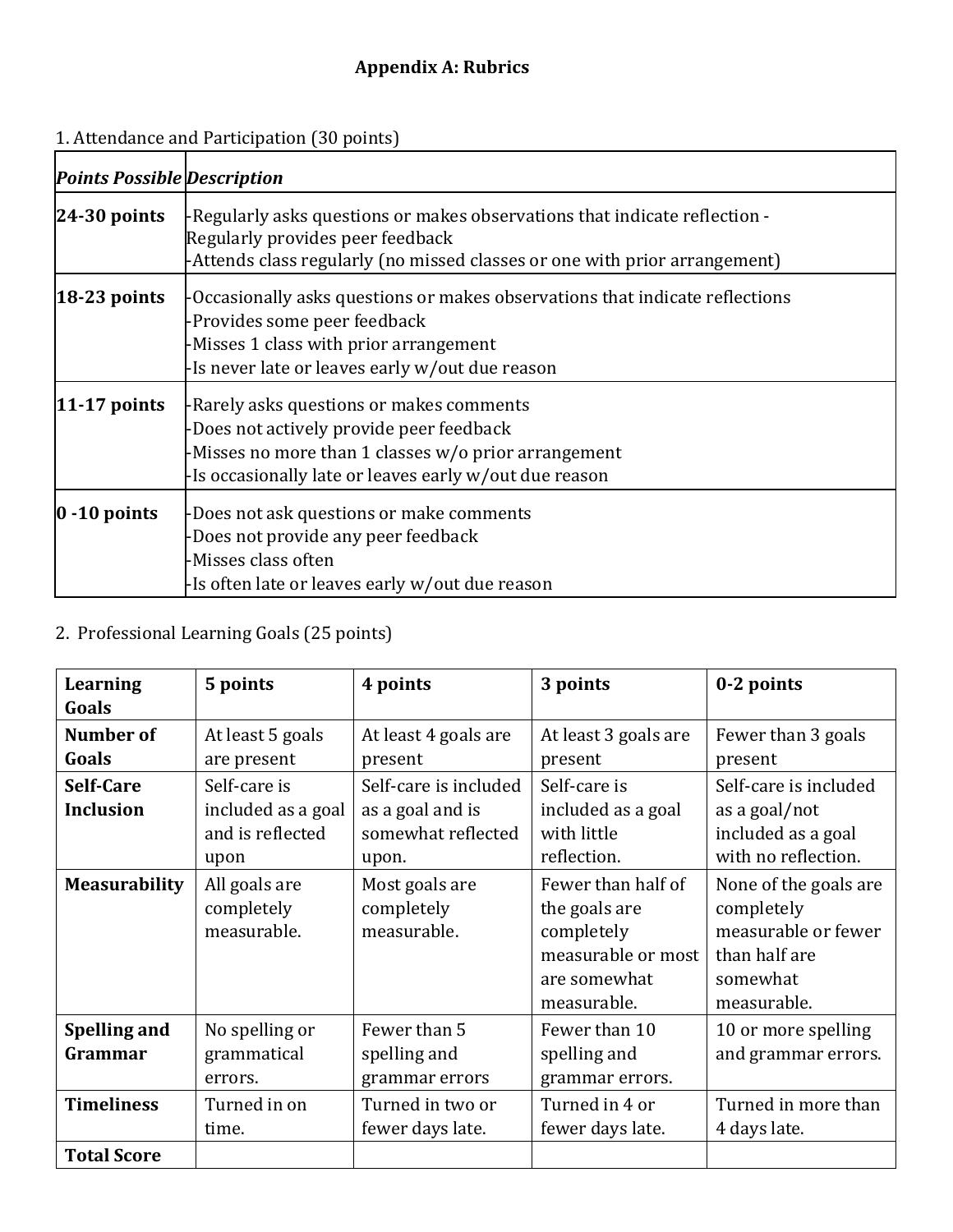3. Clinical Case Self-Reflection (2 summaries x 15 points = 30 points possible)

|                      | 10-9 points                                                                                                                                 | 8 points                                                                                                                     | 7 points                                                                                                                          | <b>Below 7 points</b>                                   |
|----------------------|---------------------------------------------------------------------------------------------------------------------------------------------|------------------------------------------------------------------------------------------------------------------------------|-----------------------------------------------------------------------------------------------------------------------------------|---------------------------------------------------------|
| Summary (10          | All relevant                                                                                                                                | Most relevant                                                                                                                | Some relevant                                                                                                                     | Requirements not                                        |
| <i>points</i> )      | information is                                                                                                                              | information is                                                                                                               | pieces of                                                                                                                         | met.                                                    |
|                      | included in                                                                                                                                 | included in summary.                                                                                                         | information missing                                                                                                               |                                                         |
|                      | summary.                                                                                                                                    |                                                                                                                              | from summary.                                                                                                                     |                                                         |
|                      | 5 points                                                                                                                                    | 4 points                                                                                                                     | 3 points                                                                                                                          | <b>Below 3</b>                                          |
| Format (5<br>points) | Case summary is<br>professionally<br>written and<br>follows case<br>summary format.<br>Reflects the client<br>honestly and<br>respectfully. | Case summary is<br>adequately written<br>and follows case<br>summary format.<br>Reflects the client<br>clearly and honestly. | Case summary is<br>marginally written,<br>or does not follow<br>format. Reflection<br>of client is<br>unprofessional or<br>vague. | Case summary is<br>poorly written or<br>unprofessional. |
| <b>Total Points:</b> |                                                                                                                                             |                                                                                                                              |                                                                                                                                   |                                                         |

4. Clinical Case Presentation (2 tapes/reflection papers x 60 points = 120 points)

|                      | $10 - 8$              | $7 - 5$                | $4 - 3$              | 2 and below             |
|----------------------|-----------------------|------------------------|----------------------|-------------------------|
| <b>Demonstration</b> | Exemplary tape        | Above average tape     | Average tape         | Tape does not           |
| of Theory (10        | illustrating theory.  | illustrating theory.   | illustrating theory. | illustrate theory.      |
| <i>points</i> )      | Theoretical           | Theoretical            | Theoretical          | Little to now           |
|                      | interventions         | interventions          | interventions        | reflection upon         |
|                      | reflected upon and    | reflected upon and     | somewhat reflected   | theory in               |
|                      | explained in          | explained in           | upon with limited    | reflection paper.       |
|                      | reflection paper.     | reflection paper.      | explanation in       |                         |
|                      |                       |                        | reflection paper.    |                         |
|                      | $30 - 23$             | $22 - 15$              | $14 - 7$             | <b>6 and below</b>      |
| <b>Therapeutic</b>   | Student               | Student                | <b>Student lacks</b> | Student<br>lacks        |
| Presence (30         | demonstrates          | demonstrates           | empathy,             | empathy,<br>poor        |
| <i>points</i> )      | empathy,              | empathy, good          | demonstrates         | listening<br>skills,    |
|                      | exemplary             | listening skills, and  | marginal listening   | and<br>no               |
|                      | listening skills, and | some microskills on    | skills, and few      | microskills<br>$\alpha$ |
|                      | a variety of          | tape. Summary of       | microskills on tape. | Summary<br>tape.        |
|                      | microskills on        | skills mostly accurate | Summary of skills    | of skills limited       |
|                      | tape. Summary of      | with evidence          | somewhat accurate    | with little to no       |
|                      | skills accurate       | provided in reflection | with little evidence | evidence                |
|                      | with evidence         | paper.                 | provided in          | provided<br>in          |
|                      | provided in           |                        | reflection paper.    | reflection paper.       |
|                      | reflection paper.     |                        |                      |                         |
|                      | $10 - 8$              | $7 - 5$                | $4 - 3$              | 2 and below             |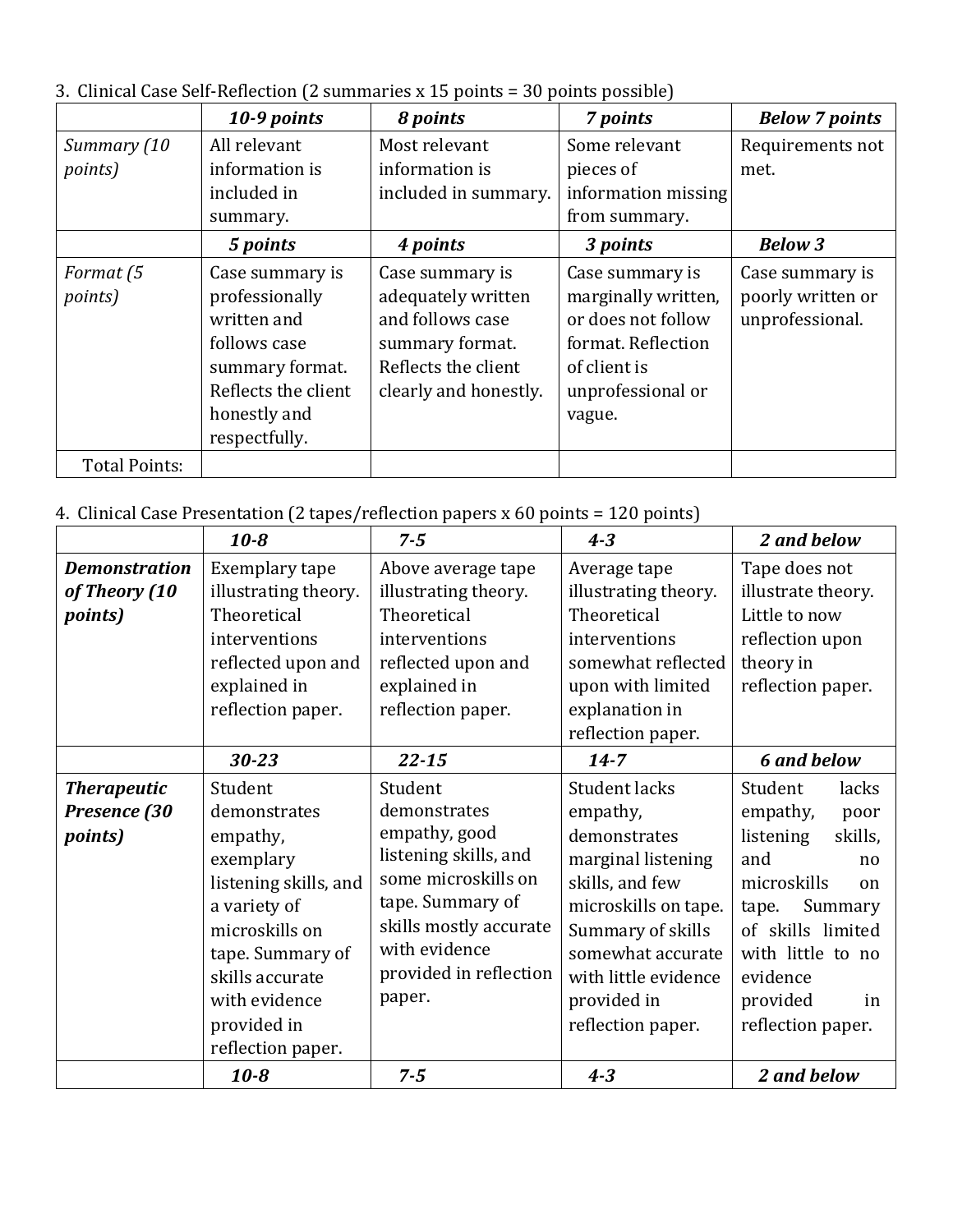| <b>Structure of</b><br><b>Session</b> (10<br><i>points</i> ) | Session is within<br>appropriate time<br>limits - not too<br>long or too short.<br>Student<br>introduces client<br>to session and<br>maintains<br>structure of<br>session | Session is either too<br>long or too short.<br>Student maintains<br>structure of session<br>throughout. | Session is either<br>too long or too<br>short. Student does<br>not maintain<br>structure of session<br>throughout. | Session is either<br>too long or too<br>short. Student<br>does not maintain<br>structure of<br>session<br>throughout. |
|--------------------------------------------------------------|---------------------------------------------------------------------------------------------------------------------------------------------------------------------------|---------------------------------------------------------------------------------------------------------|--------------------------------------------------------------------------------------------------------------------|-----------------------------------------------------------------------------------------------------------------------|
|                                                              | throughout.                                                                                                                                                               |                                                                                                         |                                                                                                                    |                                                                                                                       |
|                                                              | $10 - 8$                                                                                                                                                                  | $7 - 5$                                                                                                 | $4 - 3$                                                                                                            | 2 and below                                                                                                           |
| <b>Reflection (10</b>                                        | Three                                                                                                                                                                     | Two to three                                                                                            | One to two                                                                                                         | N <sub>o</sub>                                                                                                        |
| <i>points</i> )                                              | interventions                                                                                                                                                             | interventions were                                                                                      | interventions                                                                                                      | interventions                                                                                                         |
|                                                              | were chosen and                                                                                                                                                           | chosen and                                                                                              | were chosen and                                                                                                    | were chosen                                                                                                           |
|                                                              | appropriately                                                                                                                                                             | changed. Strengths                                                                                      | changed.                                                                                                           | and changed.                                                                                                          |
|                                                              | changed.                                                                                                                                                                  | and areas of                                                                                            | Limited                                                                                                            | No/limited                                                                                                            |
|                                                              | Strengths and<br>areas of                                                                                                                                                 | improvement<br>mostly explained.                                                                        | discussion                                                                                                         | discussion<br>regarding                                                                                               |
|                                                              | improvement                                                                                                                                                               |                                                                                                         | regarding<br>strengths and                                                                                         | strengths and                                                                                                         |
|                                                              | identified.                                                                                                                                                               |                                                                                                         | areas of                                                                                                           | areas of                                                                                                              |
|                                                              |                                                                                                                                                                           |                                                                                                         | improvement.                                                                                                       | improvement.                                                                                                          |
| <b>Total Points:</b>                                         |                                                                                                                                                                           |                                                                                                         |                                                                                                                    |                                                                                                                       |

### 6. Portfolio (60 points)

| <b>Points Possible:</b> | <b>Description</b>                                                                                                                                                                               |
|-------------------------|--------------------------------------------------------------------------------------------------------------------------------------------------------------------------------------------------|
| $60-56$ points          | Documents completed as specified; creative presentation; all eight core areas<br>thoroughly covered; excellent writing skills, no grammatical errors, no<br>typographical errors.                |
| 55-52 points            | Documents completed as specified; interesting presentation; all eight core areas<br>covered, good writing skills, no more than two grammatical errors, no more than<br>two typographical errors. |
| 51-47 points            | Documents incomplete; adequate presentation; most core areas covered good<br>writing skills, more than three grammatical errors, more than three typographical<br>errors.                        |
| 46-43 points            | Documents incomplete; inadequate presentation; few core areas covered; additions<br>required more than five grammatical errors, more than five typographical errors.                             |
| 60                      |                                                                                                                                                                                                  |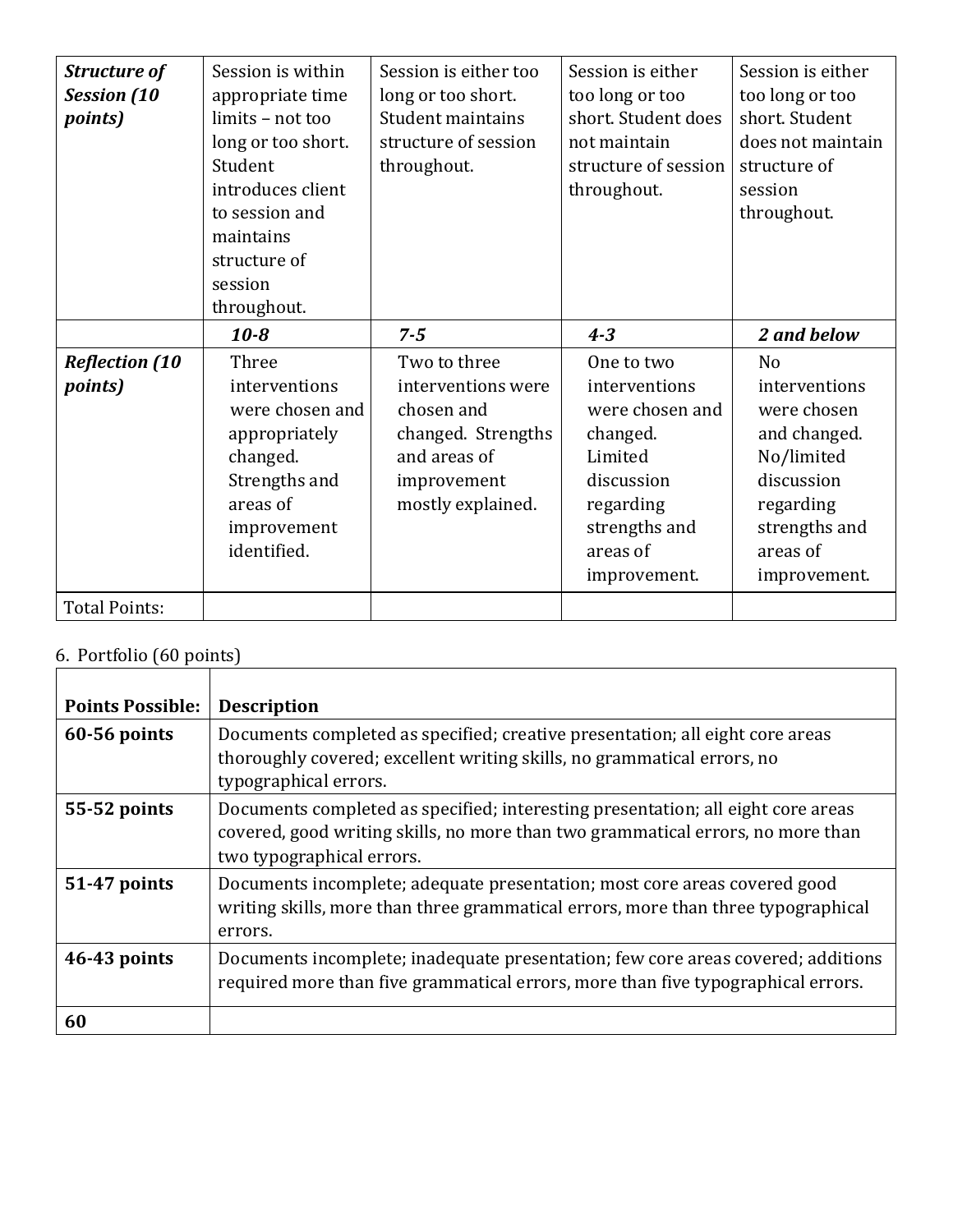# 7. Final Summary Paper (50 points)

|                                                 | 20-18 points                                                                                                    | $17-16$ points                                                                                  | 15-14 points                                                                                                   | <b>Below 14 points</b>                                                                                     |
|-------------------------------------------------|-----------------------------------------------------------------------------------------------------------------|-------------------------------------------------------------------------------------------------|----------------------------------------------------------------------------------------------------------------|------------------------------------------------------------------------------------------------------------|
| Content (20<br><i>points</i> )                  | All aspects of<br>assignment<br>addressed and<br>discussed, and<br>complex thinking<br>skills utilized          | Most aspects of<br>assignment<br>addressed and<br>discussed, and<br>complex skills<br>utilized. | Some aspects of<br>assignment<br>missing, or lacking<br>sufficient content.                                    | Significant content<br>missing from<br>reflection on the<br>practicum<br>experience.                       |
|                                                 | 10-9 points                                                                                                     | 8 points                                                                                        | 7 points                                                                                                       | <b>Below 7</b>                                                                                             |
| Format (10<br><i>points</i> )                   | Exceptional<br>Writing (excellent<br>grammar,<br>strong<br>flow, structure, &<br>strong synthesis of<br>ideas). | Strong writing<br>(excellent<br>grammar,<br>synthesis of ideas).                                | Marginal writing<br>skills utilized,<br>several errors in<br>formatting,<br>grammar, or<br>synthesis of ideas. | Poor writing skills<br>utilized, several<br>errors in<br>formatting,<br>grammar, or<br>synthesis of ideas. |
|                                                 | 20-18 points                                                                                                    | 17-16 points                                                                                    | 15-14 points                                                                                                   | <b>Below 14 points</b>                                                                                     |
| Depth of<br><b>Understanding</b><br>(20 points) | Paper clearly<br>reflects upon the<br>internship<br>experience.                                                 | Paper reflects<br>upon the<br>internship<br>experience.                                         | Lack of<br>sophistication in<br>reflection of the<br>internship<br>experience.                                 | Little to no<br>evidence of<br>complex thought or<br>reflection on the<br>internship<br>experience.        |
| <b>Total Points:</b>                            |                                                                                                                 |                                                                                                 |                                                                                                                |                                                                                                            |